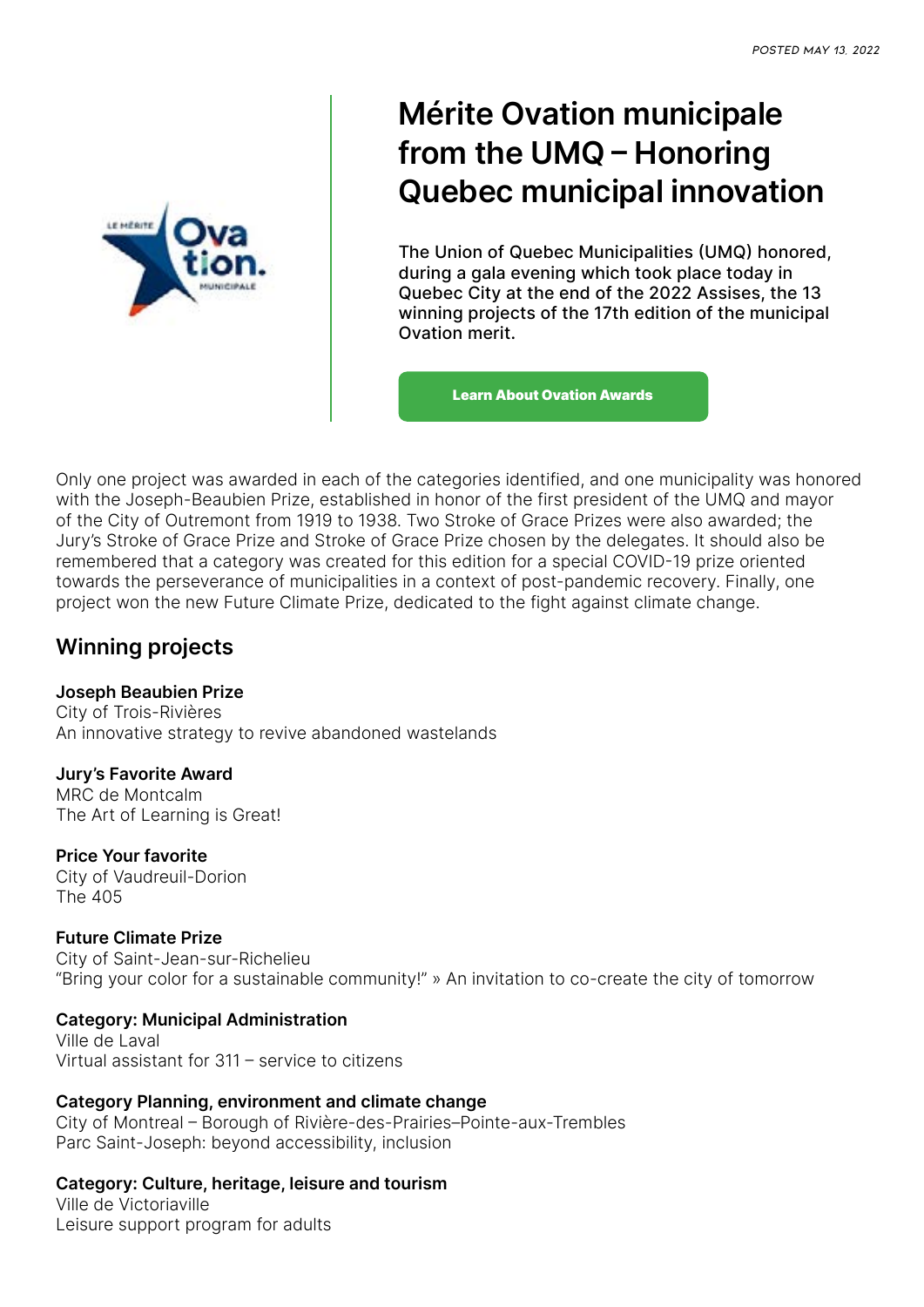# **Economic Development Category**

City of Saint-Colomban The Saint-Colomban Public Market, an agri-food social enterprise

#### **Category Socio-community development and interculturality**

Îles-de-la-Madeleine maritime community Implementation of an incentive for the creation of annual rental housing

## **Category Public Safety**

City of Granby Concerted action on homelessness

#### **Category Transport, mobility and accessibility**

City of Gaspé Shared mobility – TCiTé RÉGIM – City of Gaspé

#### **Category Roads, infrastructure and equipment**

Ville de L'Assomption Geomatics and innovation at the service of public works efficiency

#### **Special price COVID-19**

Ville de Longueuil Support for the coordination of municipal civil protection organizations in the face of COVID-19



The quality and diversity of the projects honored in the context of the 17th edition of the Ovation municipal merit award demonstrates, more than ever, this ability of municipalities to innovate and demonstrate creativity in the face of the main challenges of the day. While the repercussions of the issues facing our society are experienced first and foremost at the municipal level, local governments, through their knowledge of the realities specific to their environment, act to meet the evolving needs of their community. Congratulations to all the winning municipalities!

> **Mr. Daniel Côté President of the UMQ and mayor of Gaspé**



# **Highlights**

Very popular recognition, the Ovation municipale merit of the UMQ particularly highlights, since 2005, the fruit of the work of municipalities, RCMs and municipal organizations that have put forward original solutions to optimally meet the needs of their community. It is intended for all municipalities, boroughs and RCMs, as well as non-profit municipal organizations in Quebec.

During the first 15 years of the competition, more than 950 projects have been presented and more than a hundred of them have won prizes. The summary of several of them can also be consulted online on the municipal innovation portal of the UMQ website.

# **Tribute to 20 and 30 years of municipal life**

The gala evening was also an opportunity to pay tribute to elected municipal officials aged 20 and 30 and over in elected office in municipal politics.

#### **Tribute to 30 years**

- Yvon Deshaies, Mayor of Louiseville;
- Paul Dumoulin, municipal councilor for the City of Vaudreuil-Dorion;
- François Séguin, municipal councilor for the City of Vaudreuil-Dorion.